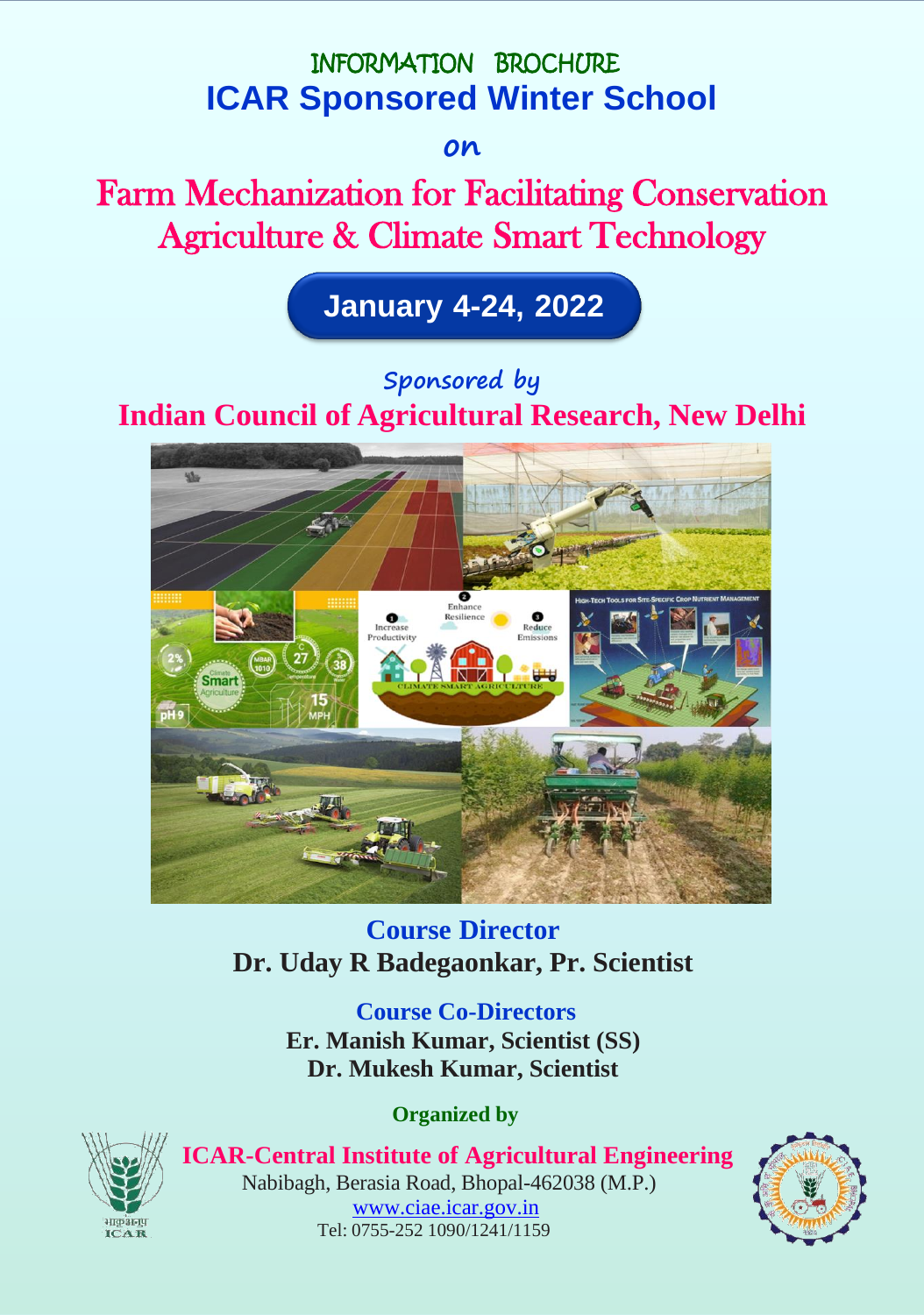# Background

Climate Change poses the greatest challenge to sustainable agriculture and food security. Conservation Agriculture (CA) and Climate smart agriculture involves Crop production techniques that contributes to food security by addressing current and projected climate change impacts through adaption and mitigation and provides an opportunity for winwin situation despite adverse changes. The agriculture in the coming decades will have to sustainably produce more food from less land through more efficient use of natural resources and with minimal impact on the environment in order to meet growing population demands. The world community therefore needs a strong farmer who can overcome barriers and simultaneously increase his income.

Mechanization plays a critical role in achieving these goals. Most appropriate equipment for specific situation is essential in respect of field requirements. Smallholder farmers require specialized mechanization services that are both environmentally friendly and productivity-enhancing. Besides, the chosen equipment (Design: implement geometry) should match to the power unit. Skilled operation is important to maintain work rate and avoid loss of precious resources.

It is in this context, this training course of 21 days is proposed to be organized to develop human resource capable of addressing mechanization needs for promotion and adoption of engineering technologies in Agriculture.

# **Objectives**

The main objective of organising winter school is to upgrade the knowledge of researchers to enable them to face the future challenges in Agricultural Engineering Research and Extension which will greatly depend on developing appropriate technologies for precision, maximizing input utilization efficiencies, and conserving energy, natural resources and thereby the Climate.

## Course content

The content (lectures, hands-on practical and field visits) of the winter school has been designed to cover broadly the following:

- $\checkmark$  Conservation Agriculture Overview-Worldwide Scenario
- $\checkmark$  CA Research- Need of Further Studies from Mechanization Perspective
- $\checkmark$  Controlled Traffic Operation Farming
- $\checkmark$  Climate Smart Approaches & Technologies
- $\checkmark$  Precision Farming Techniques
- $\checkmark$  Decision Support System (DSS) and Expert systems
- $\checkmark$  Sensors and instrumentation
- $\checkmark$  Agro-residue management: In-Situ and Ex-Situ
- $\checkmark$  Covered cultivation
- $\checkmark$  Carbon credit and trading
- $\checkmark$  Case Studies

# Eligibility for participation

The training programme is open to Scientists/Teachers/Subject Matter Specialists/ Professionals of ICAR Institutes/CAU/SAUs/KVKs involved in research, development and extension programmes. The eligibility criteria for the course are:

- Master's degree in Agricultural Engineering / Agriculture and allied discipline Food Process Technology / Food Engineering /Dairy Engineering/ Postharvest Technology/ Food science/ Any other relevant discipline from any of the recognized university.
- Working in a position not below the rank of Scientist / Assistant Professor / Lecturer / Subject Matter Specialists or Equivalent.

# How To Apply (On-Line Process)

As per the ICAR instructions, the interested candidates should register and apply online through 'Capacity Building Programme' (CBP) portal as follows:

- 1. Visit the website https://cbp.icar.gov.in
- 2. Login using your user ID and Password. To create user ID use "Create New Account".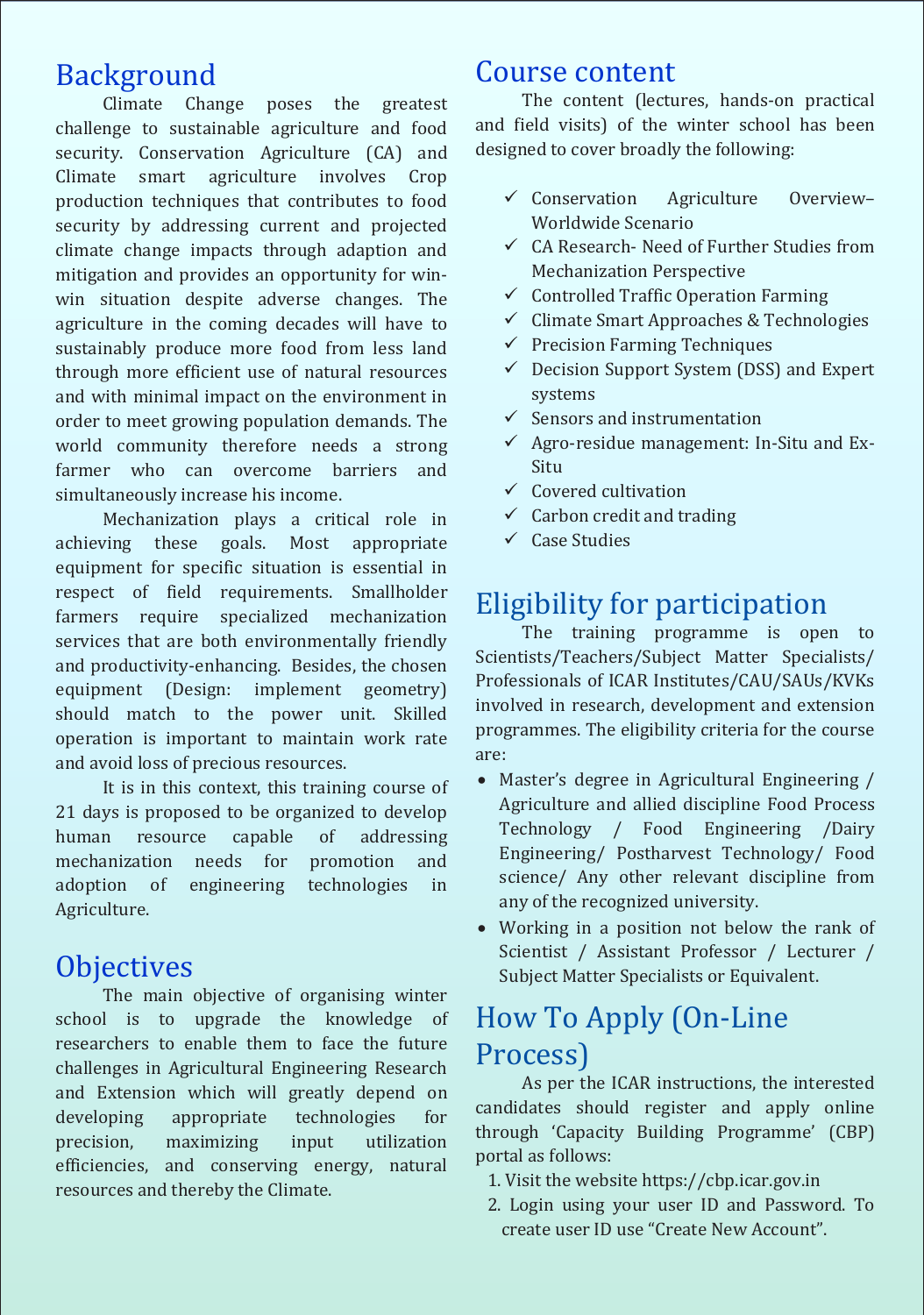- 3. After login, click on "Participate in Training" link and fill the Performa.
- 4. Take a printout and send duly signed copy through proper channel to the Course Director of Summer School by post along with registration fee, at the address and contact details given in the brochure. Please free to contact the Course Director for any assistance. The last date for receiving the nomination is 20th December, 2021. The advance scanned copy of the nomination may be sent by e-mail.

# Registration Fee

The participants are required to pay a sum of Rs. 50/- (Rupees Fifty only) as registration fee (Non-refundable) along with the completed application in the form of Demand Draft drawn in favour of ICAR UNIT-CIAE, BHOPAL payable at Bhopal.

# Boarding and Lodging

Free lodging and boarding will be provided to the participants as per the approved ICAR norms. The Institute has a furnished guesthouse/ hostel with dining, recreation and medical facilities in the campus. Please note that, strictly no accommodation in the guest house will be provided to the family members or guests of the participants.

## **Travel**

Participants will be paid travel fare to and fro through the shortest route from their respective institution to CIAE, Bhopal and back for journey by AC-II class train fare or bus as the case may be. TA to be paid on production of a certificate or tickets by the participant. No air fare will be provided.

# How to Reach

CIAE Bhopal is well connected by air, rail and road. Pre-paid auto rickshaw and taxi can be availed to reach CIAE Bhopal campus.

# About CIAE

The Central Institute of Agricultural Engineering (CIAE), was established by ICAR on Feb.15, 1976 at Bhopal (MP). The CIAE is a premier Institute in the country to conduct basic, applied and adaptive research in Agricultural Engineering. Organizing specialized training courses for human resource development is a major commitment of the Institute to upgrade the skills of engineers, scientists, subject matter specialists, farmers, artisans, manufacturers and planners engaged in the promotion of agricultural mechanization in the country.

The Institute campus is located at Nabibagh on Berasia Road, 7 and 8 km, from Bhopal station and Raja Bhoj airport respectively, is situated at 77°20'E longitude and 23°20'N latitude at an elevation of 495 m above mean sea level. During Jan-Feb, the max. temp. normally varies between 25-30°C while min. is about 10-15 °C.

### Correspondence address: Course Director

### **Uday R. Badegaonkar**

Agricultural Mechanization Division [udayrb65@gmail.com](mailto:udayrb65@gmail.com) (+919575509305)

### Course Co-Directors

#### **Manish Kumar**

Agricultural Mechanization Division [manishagrineer@gmail.com](mailto:manishagrineer@gmail.com) (+918878939484)

### **Mukesh Kumar**

Irrigation & Drainage Engineering Division [mukeshciae@gmail.com](mailto:mukeshciae@gmail.com) (+918839134572)

# Important Dates

Last date for receipt of applications : 20.12.2021 Intimation to selected candidates : 23.12.2021 Confirmation by selected candidates: 27.12.2021

*NOTE: Once selected, candidates will be intimated through email to which they should promptly reply with firmacceptance andtravel plan.*